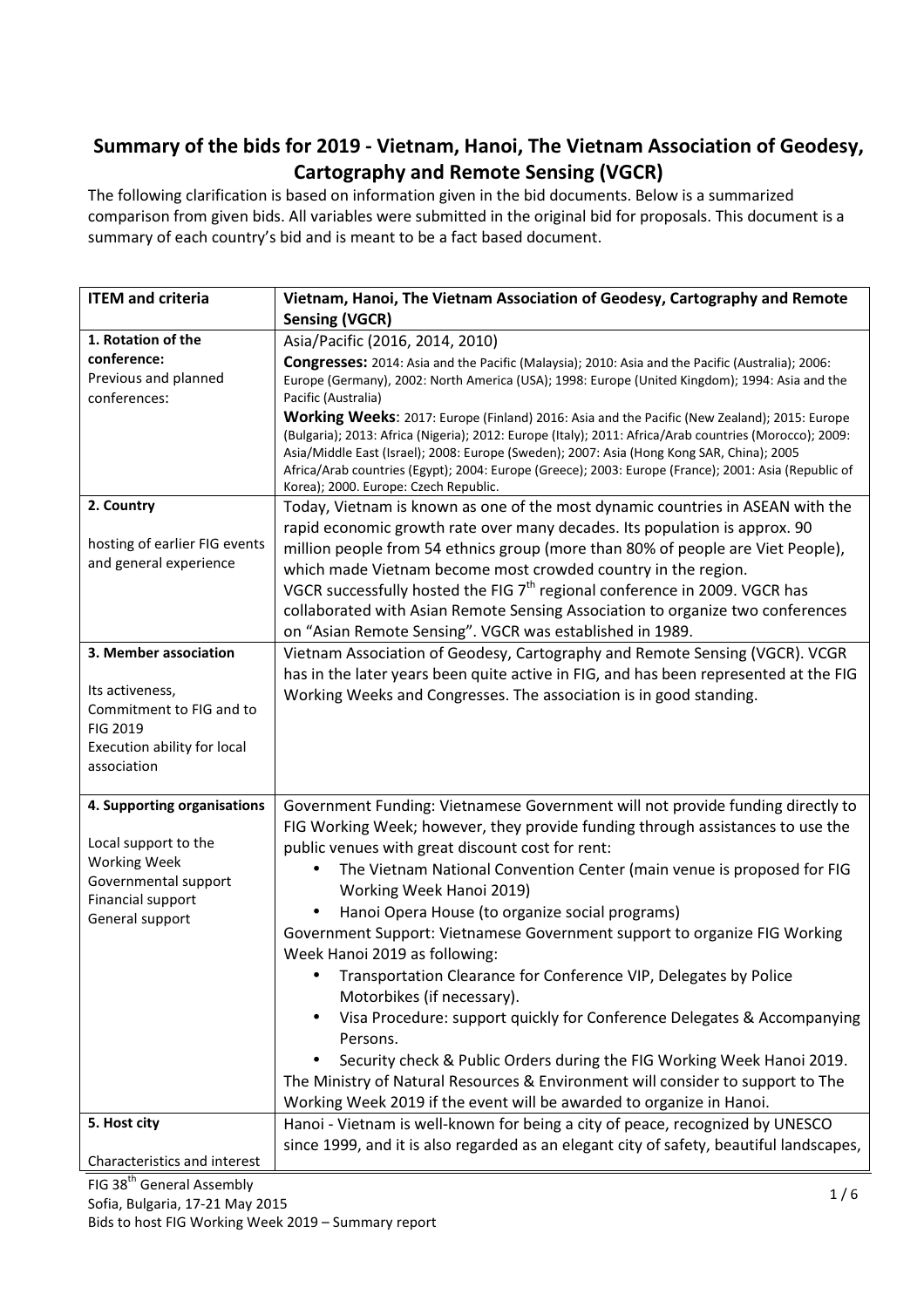| from congress programme                                      |                                                                                        |  |  |  |
|--------------------------------------------------------------|----------------------------------------------------------------------------------------|--|--|--|
| point of view                                                | delicious cuisines, and charming people. cording to TripIndex by TripAdvisor in        |  |  |  |
| Host city attractiveness                                     | 2012, Hanoi will be the cheapest city in the world for two of a one-night stay in a    |  |  |  |
| Host city offerings                                          | four-star accommodation, food&beverages, and taxi transport.                           |  |  |  |
|                                                              | Hanoi has many advantages and:                                                         |  |  |  |
|                                                              | - Peaceful, Safe Environment with Friendly People.                                     |  |  |  |
|                                                              | - Opened Foreign Policy by Vietnamese Government.                                      |  |  |  |
|                                                              | - Nice weather & Beautiful landscape                                                   |  |  |  |
|                                                              | - Well-equipped National Convention Center, 4-5 Hotels, International Airport,         |  |  |  |
|                                                              | Transportation Infrastructure.                                                         |  |  |  |
|                                                              | - Great culture & Delicious cuisine.                                                   |  |  |  |
|                                                              | - Very reasonable prices with high standards.                                          |  |  |  |
|                                                              | The official currency is Vietnam Dong (VND), but the US dollar is pretty widely        |  |  |  |
|                                                              | accepted. In tourist centers, most hotels will accept either. Taxi Sample Rate (as of  |  |  |  |
|                                                              | 2014): 12,000 VND/km (0.6 USD/km)                                                      |  |  |  |
| 6. Venue                                                     | Vietnam National Convention Center in Hanoi is currently one of the three biggest      |  |  |  |
|                                                              | Convention Centers in Southeast Asia. NCC was also the main venue of FIG               |  |  |  |
|                                                              | Regional Conference in Hanoi 2009. VNCC has a large hall (MMH), nearly 30 other        |  |  |  |
| Price/affordability                                          | halls and meeting rooms with area from 40m2 to over 4.000m2, which can hold            |  |  |  |
| Location of venue                                            | from 120 to more than 3.500 people. There are many 5 star hotels surrounding           |  |  |  |
| Internet availability                                        | NCCHaving multiple room systems; especially, the lobby systems inside and              |  |  |  |
| Suitability of rooms, size of<br>venue, structure and layout | outside the building with area over 12.000m2, VNCC can also meet the demand of         |  |  |  |
| of the venue                                                 | holding big exhibition and products displaying                                         |  |  |  |
| Catering                                                     | Shuttle Buses to and from VNCC                                                         |  |  |  |
| Value for money                                              |                                                                                        |  |  |  |
| Hotels nearby                                                |                                                                                        |  |  |  |
| Facilities for exhibition                                    |                                                                                        |  |  |  |
|                                                              |                                                                                        |  |  |  |
| 7. Accessibility                                             | Noi Bai International Airport is the largest airport in the north of Vietnam. It is 28 |  |  |  |
|                                                              | miles (45 km) from the city centre. The travel time from the city centre is 30-45      |  |  |  |
| Flight connections                                           | minutes.                                                                               |  |  |  |
| Several access possibilities                                 | At 650 ha, Noi Bai is the second-largest airport in Vietnam with a total serving       |  |  |  |
| Security                                                     | capacity of 19 million passengers per year. Every day, more than 30 Vietnamese         |  |  |  |
| Visa issues                                                  | and international airlines, both conventional and budget, operate from Hanoi Noi       |  |  |  |
| Air fare to destination                                      | <b>Bai Airport</b>                                                                     |  |  |  |
|                                                              | Citizens from Thailand, Philippines, Malaysia, Singapore, Indonesia, Myanmark,         |  |  |  |
|                                                              | Cambodia, Brunei and Laos do not need Visa. Citizens from Japan, South Korea,          |  |  |  |
|                                                              | Sweden Norway, Denmark and Finland need no visa if travel is less than 15 days.        |  |  |  |
|                                                              | All other citizens are required to get Vietnam entry visa before departure (Vietnam    |  |  |  |
|                                                              | visa issued prior to departure by Vietnamese consulates or embassies) or a pre-        |  |  |  |
|                                                              | approved Vietnam entry visa (visa is issued on arrival at Vietnam's International      |  |  |  |
|                                                              | Airports) supplied before arrival in Vietnam.                                          |  |  |  |
| 8. Safety and security                                       | Vietnam is a fairly safe and stable country.                                           |  |  |  |
|                                                              |                                                                                        |  |  |  |
| Political stability                                          |                                                                                        |  |  |  |
| Airport safety                                               |                                                                                        |  |  |  |
| City safety $-$ is it safe to                                |                                                                                        |  |  |  |
| move around?                                                 |                                                                                        |  |  |  |
|                                                              |                                                                                        |  |  |  |
| Political stability in country                               |                                                                                        |  |  |  |
| (rating must be 3 or higher)<br><b>Proposed dates</b>        | Option 1: 05 - 12 April 2019                                                           |  |  |  |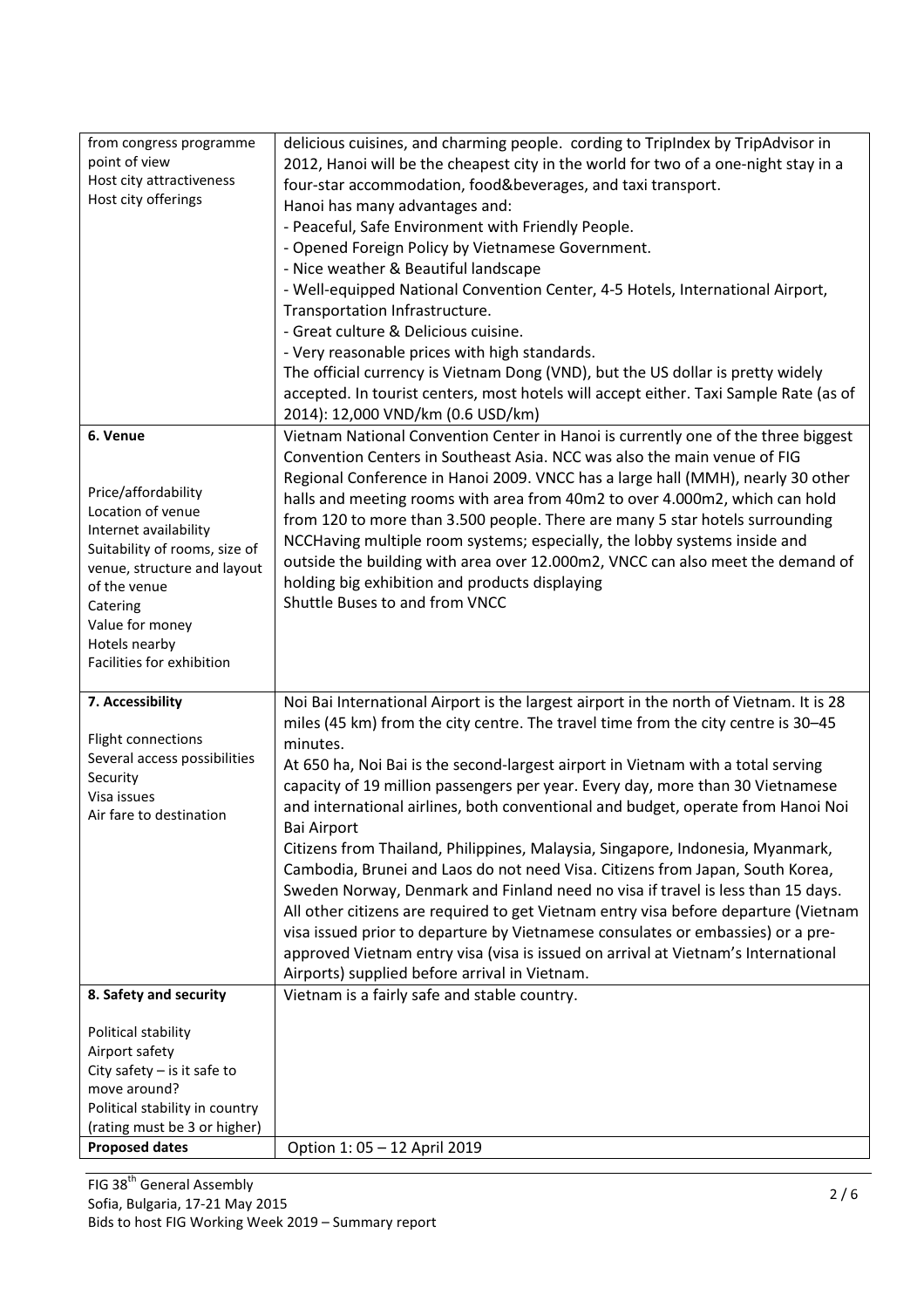| Must meet FIG<br>requirements<br>Following FIG statutes<br>Practical dates<br>Availability of venue<br>Other conferences at same<br>time<br>9. Technical programme<br>Coverage of all FIG<br>Commissions, Potential<br>partners<br>Originality<br>Special ideas | Option 2: 12 - 19 April 2019<br>Option 3: 19 - 26 April 2019<br>Weather in April is around 27 degree C (81F) and min Night time temperature is 21<br>degree C (70F). In April Hanoi still has warm climate and strong wind sometimes.<br>The weather is the best when one still enjoys most beautiful days of spring.<br>Not informed in the bid                                                                                                                                                                                                                                                                                                                                                                 |
|-----------------------------------------------------------------------------------------------------------------------------------------------------------------------------------------------------------------------------------------------------------------|------------------------------------------------------------------------------------------------------------------------------------------------------------------------------------------------------------------------------------------------------------------------------------------------------------------------------------------------------------------------------------------------------------------------------------------------------------------------------------------------------------------------------------------------------------------------------------------------------------------------------------------------------------------------------------------------------------------|
| 10. Technical tours<br>Coverage of all FIG<br>Commissions<br>Originality<br>Ideas proposed                                                                                                                                                                      | - Introduction of 3D Laser Scanner applying for Cave, Historic Relics<br>- Satellite Image Ground Station<br>- Mining Survey, calculating the mineral resources base on the volume of waste<br>output.<br>- threat of sea level rise, climate change.<br>- Soil Cracking & Collapse<br>- GNSS/CORS Stations in Danang City, Quang Nam Province.                                                                                                                                                                                                                                                                                                                                                                  |
| 11. Social programme<br>Attractiveness and variety<br>Proposals for dinners<br>Attractiveness of offered<br>dinners<br>Proposals for tours<br>Is the program following<br>the overall FIG concept                                                               | Many interesting locations for social programme and many possibilities for tours<br>and activities. Welcome Reception Dinner - buffet styled Dinner with authentic<br>Vietnamese food, a recall of traditional culinary culture with the theme of "Village<br>market"<br>Cultural evening - set into special atmosphere of Hanoi 1930s, recalling the<br>previous time of Indochina culture. Dinner is especially decorated with the image<br>of Hanoi Old Quarter in a century ago.<br>Gala Dinner: organized with the theme from a story of The Legend of Dragon and<br>Fairy - the story about the origin of Vietnamese people.<br><b>Vietnamese Traditional Music Concert</b><br>Pre- or post tours offered. |
| 12. Attendance<br>Expectation of<br>international, regional and<br>local attendance<br>Realistic number of<br>international and national<br>participants                                                                                                        | 1000 - 1100 Delegates including 800 International Delegates + 200 - 300 Local<br>Delegates                                                                                                                                                                                                                                                                                                                                                                                                                                                                                                                                                                                                                       |
| 13. Accommodation<br>Hotel costs<br>Value for money<br>Variation in hotel offers<br>Closeness to proposed<br>venue                                                                                                                                              | There are a large number of accommodation around the Vietnam National<br>Conventional Center (VNCC) with capacity of more than 3000 rooms within 2km,<br>ranging from top-quality 5 and 4-star hotels to more moderate and modest of 3<br>and 2-star options as well as very reasonable hostels, which means there are great<br>choices for any budget.<br>Rooms start from as little as 20 USD. Spending from 40 to 70 USD will boost the                                                                                                                                                                                                                                                                       |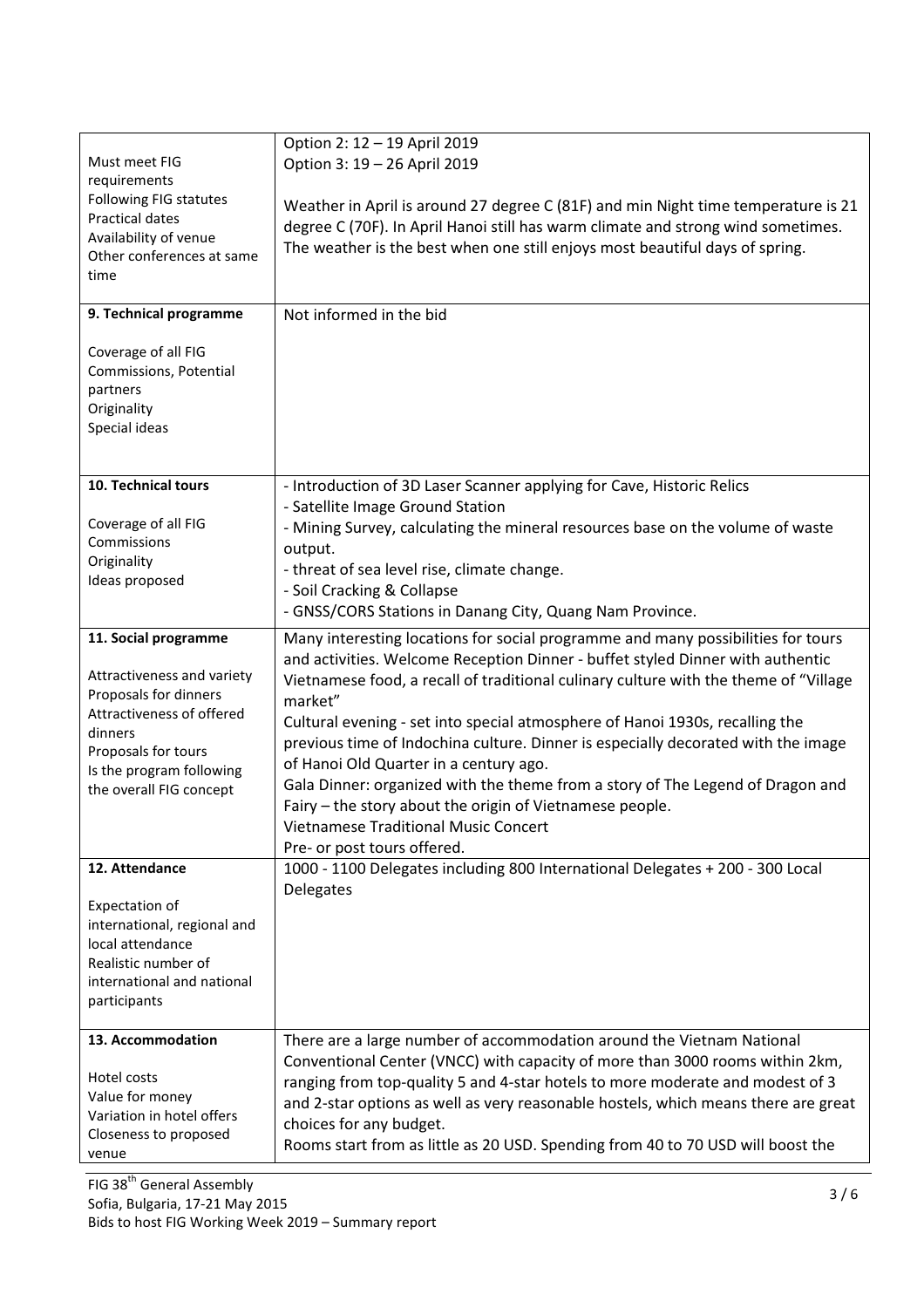| Transportation to venue                                                                                                                                                                                                                   | comforts quickly, and rooms will generally include air-con, satellite TV, fridge and<br>hot water. Make the step up to 80 USD and three-star frills are available. At 350<br>USD and above, it's five-star territory. There will be offered special discounts in 4<br>and 5 star hotels for FIG participants.                                                                                                                                                                                                                                                                                                                                                                                                                                                                                                                                                |
|-------------------------------------------------------------------------------------------------------------------------------------------------------------------------------------------------------------------------------------------|--------------------------------------------------------------------------------------------------------------------------------------------------------------------------------------------------------------------------------------------------------------------------------------------------------------------------------------------------------------------------------------------------------------------------------------------------------------------------------------------------------------------------------------------------------------------------------------------------------------------------------------------------------------------------------------------------------------------------------------------------------------------------------------------------------------------------------------------------------------|
| 14. Finances<br>Estimate of surplus and<br>financial risks<br>Realistic fees proposed<br>Fees in an acceptable price<br>range<br>Difference between<br>international and national<br>fees<br>Realistic budget<br><b>Estimated revenue</b> | Budget is fairly realistic and shows a total result of 88,000 EUR, however<br>sponsor/exhibition income is fairly optimistic.<br>Proposed registration fees: Early bird: 500 EUR, Normal: 600 EUR, Late: 700 EUR<br>Proposed dinner fees: Gala Dinner: 90 EUR, Vietnamese evening: 70 EUR.                                                                                                                                                                                                                                                                                                                                                                                                                                                                                                                                                                   |
| 15. Sponsorship<br>Estimate sponsorship and<br>exhibition income<br>Proposed income<br>How realistic is proposed<br>income<br>Local sponsor offerings<br>Sponsor interest to<br>conference                                                | Expected number of exhibitors is high, but there might be a high regional interest.<br>Estimated income on local/regional sponsors/exhibitors is fairly high.                                                                                                                                                                                                                                                                                                                                                                                                                                                                                                                                                                                                                                                                                                |
| 16. Why host<br>Reason for hosting                                                                                                                                                                                                        | 2019 will be a big festival year of the Vietnamese community of surveyors with the<br>60th anniversary of Surveying and Mapping Day of Vietnam (14/12/1959 -<br>14/12/2019) and the 30th birthday of the VGCR (1989 - 2019). Together with the<br>65th anniversary of Hanoi's independence (1954 - 2019), the FIG 2019 will add a<br>great contribution to the festive atmosphere to honour and celebrate this<br>UNESCO's City of Peace.<br>Hanoi has been the one of the capital cities growing strongly to reach out for<br>friends all over the globe with great potentials as well as time-tested achievements<br>in education, technology, economics and cultures, while reserving its best elegance<br>and richness in history and cultures. We believe FIG 2019 will be a great<br>opportunity for the world to come and join our great celebration. |
| 17. Objectives and<br>outcomes<br>Thought through why<br>conference should be held<br>at destination<br>Difference to other<br>destinations<br>Short term outcome<br>Long term outcome                                                    | Becoming the host country for FIG Working Week is a great chance for Vietnam to<br>promote our achievements and progress in the field of surveying & data<br>management. Particularly, it would be considered an important opportunity for<br>greater development and connection for the community of Vietnamese<br>professionals, experts, and surveyors to approach to the world's scholars as well as<br>the occasion for the world experts to help Vietnam to address all our concerns and<br>issues as the fact that Vietnam is one of the most five countries in the world being<br>suffering consequences from climate changes, especially the threat of sea level<br>rise. Besides that, Vietnam still faces many challenges of industrialization,<br>urbanization, and poverty reduction.                                                           |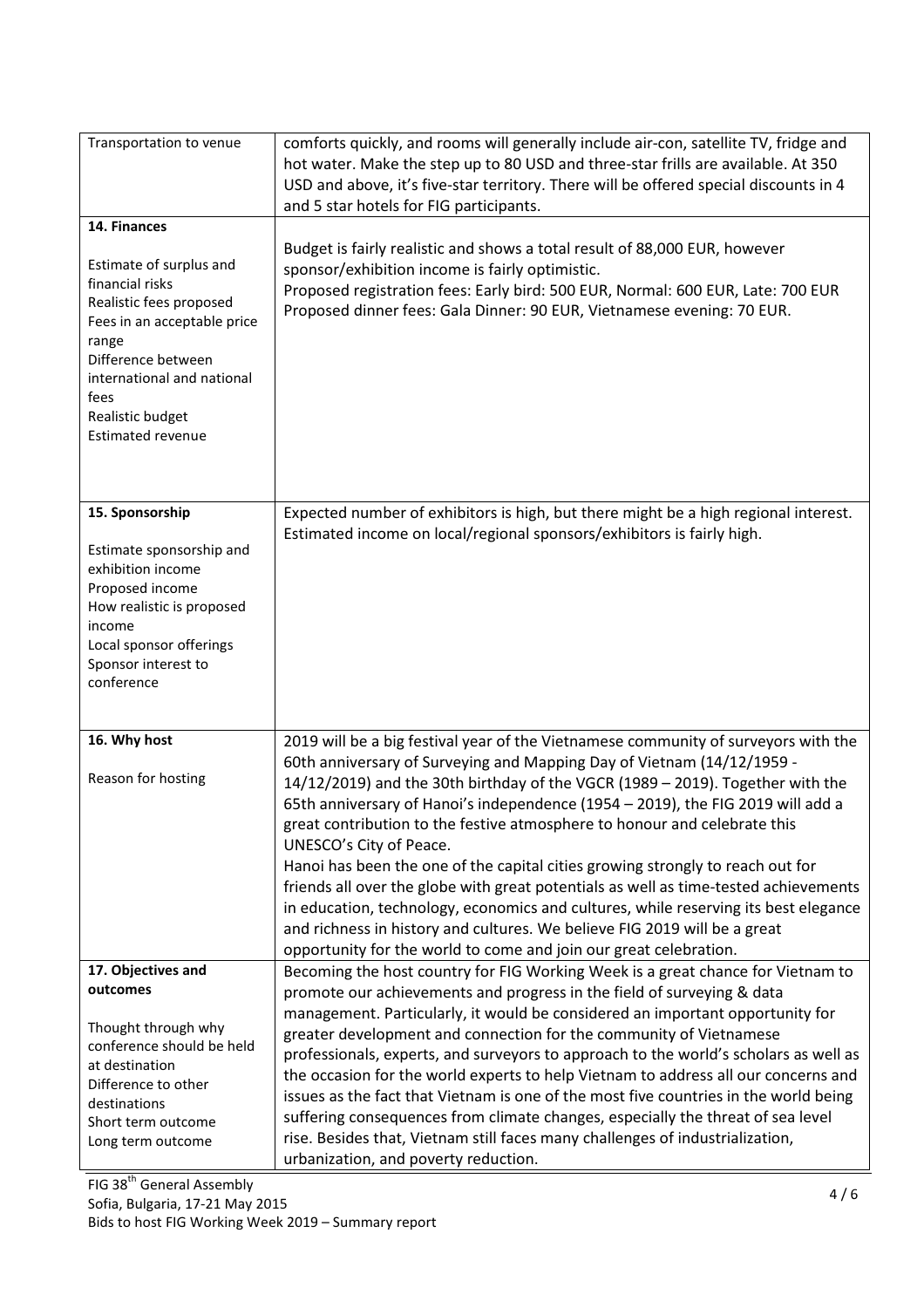| 18. Suggested theme<br>Thought of possible theme<br>that fits to local/regional<br>situation                                                                            | A conference logo is suggested<br>Theme: "FOR SPATIAL ENABLEMENT OF EACH CITIZEN"<br>In Vietnam, VGCR has proposed an own concept to the Development Strategy of<br>NSDI for Vietnam that to have 'Spatial Enablement of Governments and Societies'<br>we need to do 'Spatial Enablement of Each Citizen'. It is the idea to form the<br>Theme of Working Week 2017 in Vietnam as 'FOR SPATIAL ENABLEMENT OF EACH<br>CITIZEN'. |  |  |  |
|-------------------------------------------------------------------------------------------------------------------------------------------------------------------------|--------------------------------------------------------------------------------------------------------------------------------------------------------------------------------------------------------------------------------------------------------------------------------------------------------------------------------------------------------------------------------------------------------------------------------|--|--|--|
| 19. Events organized in the                                                                                                                                             | No information in the bidding material                                                                                                                                                                                                                                                                                                                                                                                         |  |  |  |
| past three years                                                                                                                                                        |                                                                                                                                                                                                                                                                                                                                                                                                                                |  |  |  |
| How experienced is the<br>host in organising events                                                                                                                     |                                                                                                                                                                                                                                                                                                                                                                                                                                |  |  |  |
| 20. Major event planned in                                                                                                                                              | In 2019, Hanoi - Vietnam will host the 25th APEC Summit.                                                                                                                                                                                                                                                                                                                                                                       |  |  |  |
| the proposed city in 2017                                                                                                                                               |                                                                                                                                                                                                                                                                                                                                                                                                                                |  |  |  |
| Many events might affect<br>the price level                                                                                                                             |                                                                                                                                                                                                                                                                                                                                                                                                                                |  |  |  |
| 21. Initiatives for                                                                                                                                                     | No information in the bidding material                                                                                                                                                                                                                                                                                                                                                                                         |  |  |  |
| sustainable conference                                                                                                                                                  |                                                                                                                                                                                                                                                                                                                                                                                                                                |  |  |  |
| environment                                                                                                                                                             |                                                                                                                                                                                                                                                                                                                                                                                                                                |  |  |  |
| Is host city paying attention<br>to environmental issues<br>Is venue paying attention to<br>environmental issues<br>Is host paying attention to<br>environmental issues |                                                                                                                                                                                                                                                                                                                                                                                                                                |  |  |  |
| 22. New initiatives or                                                                                                                                                  | No information in the bidding material                                                                                                                                                                                                                                                                                                                                                                                         |  |  |  |
| activities<br>Originality - but within the<br>overall FIG concept                                                                                                       |                                                                                                                                                                                                                                                                                                                                                                                                                                |  |  |  |
| 23. What legacy to leave                                                                                                                                                | The success of FIG Working Week 2019 will surely leave a deep footprint in                                                                                                                                                                                                                                                                                                                                                     |  |  |  |
| locally from the Working<br>week                                                                                                                                        | international cooperation of the surveying field. This will be one of the greatest                                                                                                                                                                                                                                                                                                                                             |  |  |  |
|                                                                                                                                                                         | wealth for networking and social contacts as well as for sharing, exchanging and                                                                                                                                                                                                                                                                                                                                               |  |  |  |
| With host<br>Hosting city<br>For the surveying<br>community                                                                                                             | learning from each other the updated knowledge, technology and expertise.<br>A well-organised event like FIG Working Week 2019 will also boost the prestige<br>and visibility of the host - VGCR. The Vietnamese surveying society, especially<br>students and young surveyors, will definitely enjoy the international supportive<br>environment catered by the event.                                                        |  |  |  |
| <b>VALUATION</b>                                                                                                                                                        |                                                                                                                                                                                                                                                                                                                                                                                                                                |  |  |  |
| <b>Issues supporting</b><br>destination - subjective<br>rating for Council                                                                                              | There is a real interest locally to host the Working Week. VGCR also submitted<br>a bid for the FIG Working Week 2017.<br>Association proved in 2009 to organize a successful Regional conference<br>Reasonable registration fees                                                                                                                                                                                              |  |  |  |